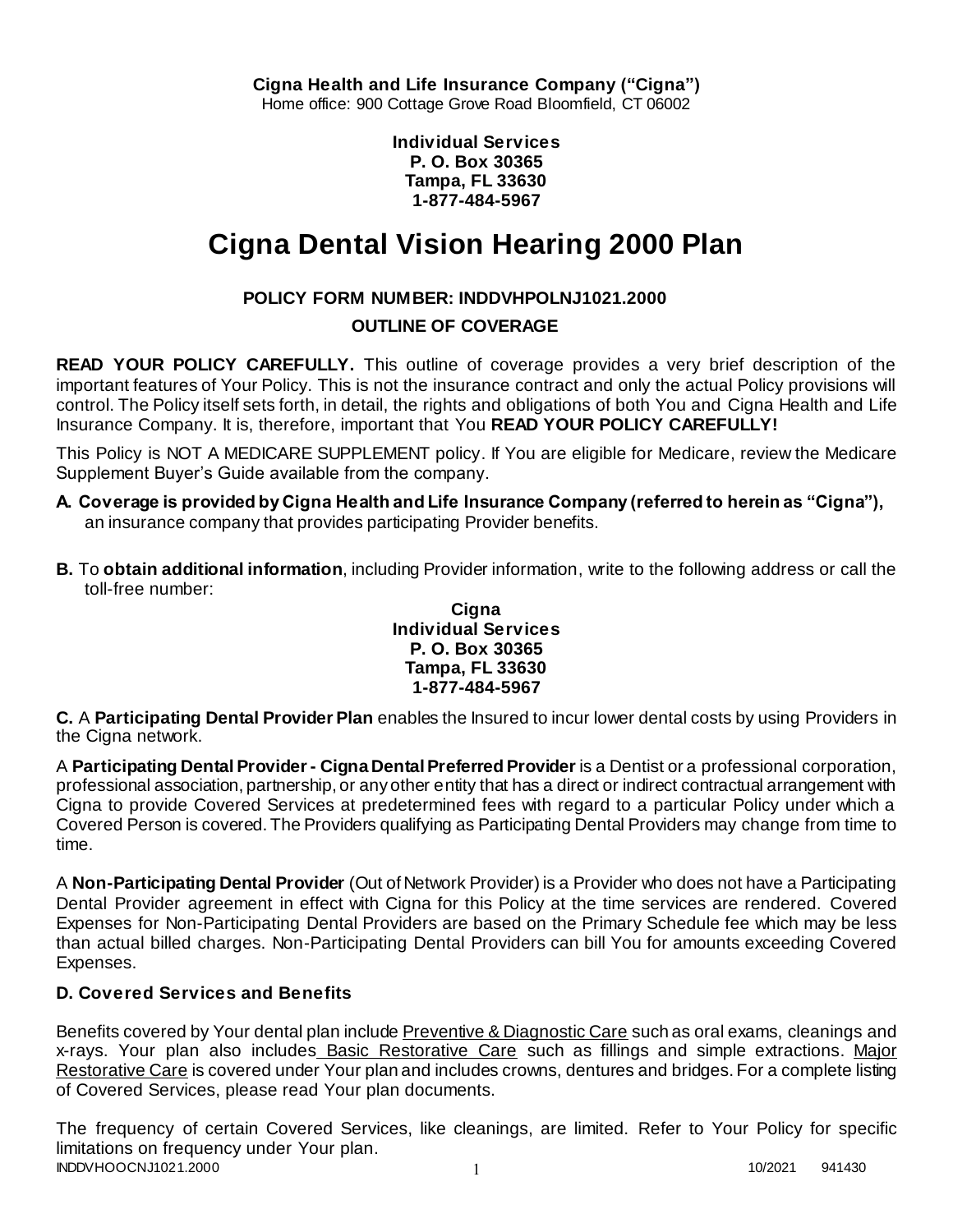### **Benefit Schedule**

The benefits outlined in the table below show the payment percentages for Covered Expenses **AFTER** any applicable Deductibles have been satisfied unless otherwise stated.

# **CIGNA DENTAL, VISION, AND HEARING INSURANCE** *The Schedule*

#### **For You and Your Dependents**

#### **The Schedule – Dental Benefits**

If You select a Participating Dental Provider, Your cost will be less than if You select a Non-Participating Dental Provider.

#### **Emergency Services**

The Benefit Percentage payable for Emergency Services charges made by a Non-Participating Dental Provider is the same Benefit Percentage as for Participating Dental Provider Charges. Dental Emergency services are required immediately to either alleviate pain or to treat the sudden onset of an acute dental condition. These are usually minor procedures performed in response to serious symptoms, which temporarily relieve significant pain, but do not effect a definitive cure, and which, if not rendered, will likely result in a more serious dental or medical complication.

#### **Dental Deductibles**

Dental Deductibles are expenses to be paid by You or Your Dependent. Dental Deductibles are in addition to any Coinsurance. Once the Dental Deductible maximum in The Schedule has been reached, You and Your family need not satisfy any further dental deductible for the rest of that year.

#### **Participating Dental Provider Payment**

Participating Dental Provider services are paid based on the Contracted Fee agreed upon by the Provider and Cigna.

#### **Non-Participating Dental Provider Payment**

Non-Participating Dental Provider services are paid based on the Primary Schedule fee.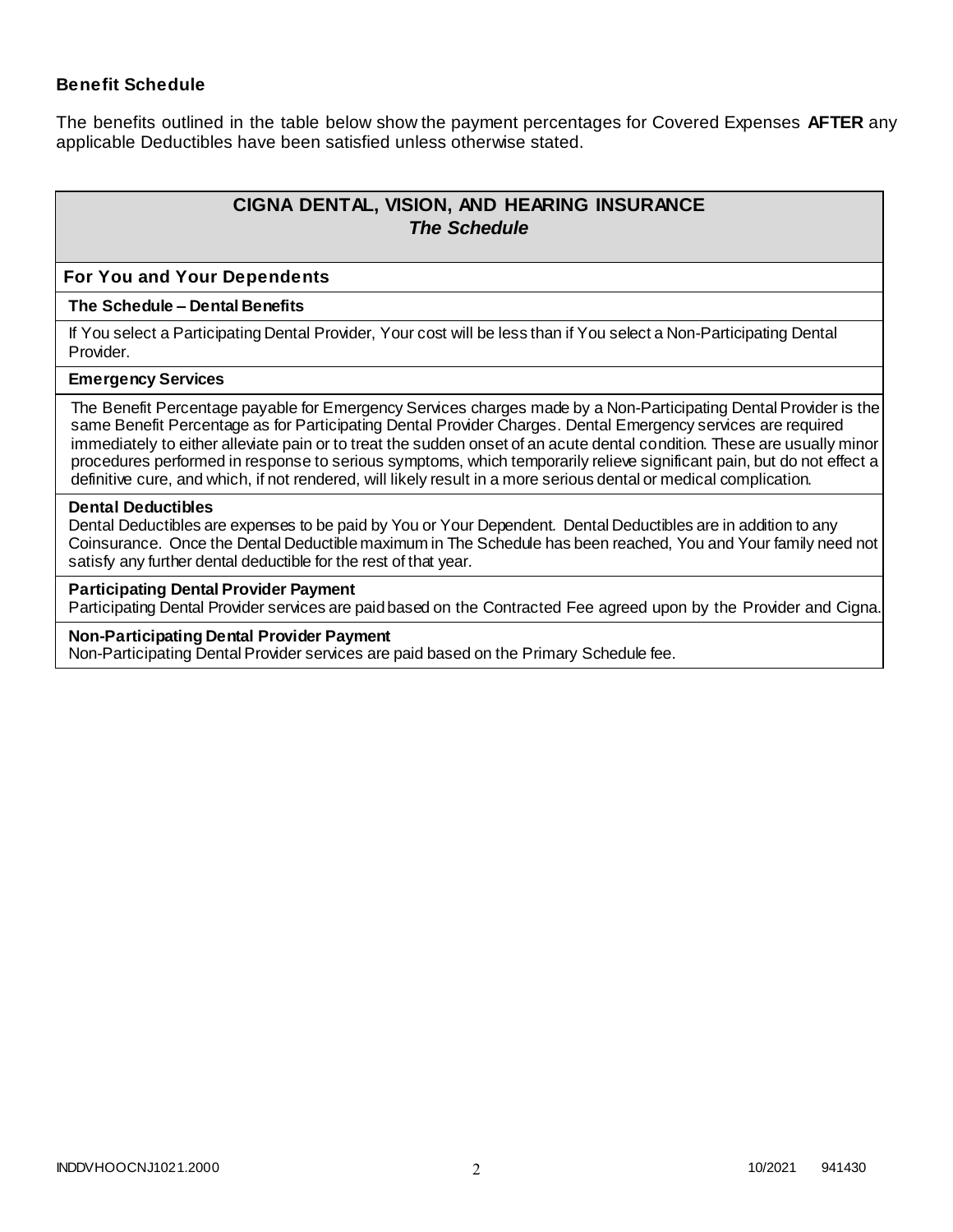| DENTAL BENEFIT HIGHLIGHTS                                                                                                                                                                                                                                          |                                                  |
|--------------------------------------------------------------------------------------------------------------------------------------------------------------------------------------------------------------------------------------------------------------------|--------------------------------------------------|
| Classes I, II, III<br><b>Calendar Year Maximum</b>                                                                                                                                                                                                                 | \$1,500 per person                               |
| <b>Calendar Year Dental Deductible</b><br>Individual                                                                                                                                                                                                               | \$100 per person<br>Not Applicable to Class I    |
| Class I                                                                                                                                                                                                                                                            | The Percentage of Covered Expenses the Plan Pays |
| Preventive Care<br>Oral Exams<br>Routine Cleanings<br>Routine X-rays<br>Non-Routine X-rays<br><b>Fluoride Application</b><br><b>Sealants</b><br>Space Maintainers (non-orthodontic)<br>Emergency Care to Relieve Pain                                              | 100%                                             |
| <b>Class II</b>                                                                                                                                                                                                                                                    | The Percentage of Covered Expenses the Plan Pays |
| <b>Basic Restorative</b><br>Fillings<br>Surgical Extraction of Impacted Teeth<br>Oral Surgery, Simple Extractions<br>Relines, Rebases, and Adjustments<br>Repairs - Bridges, Crowns, and Inlays<br>Repairs - Dentures                                              | 70% after dental deductible                      |
| <b>Class III</b>                                                                                                                                                                                                                                                   | The Percentage of Covered Expenses the Plan Pays |
| Major Restorative<br>Crowns / Inlays / Onlays<br>Root Canal Therapy / Endodontics<br><b>Minor Periodontics</b><br><b>Major Periodontics</b><br>Oral Surgery, All Except Simple Extractions<br>Prosthesis Over Implant<br>Anesthetics<br>Dentures<br><b>Bridges</b> | 50% after dental deductible                      |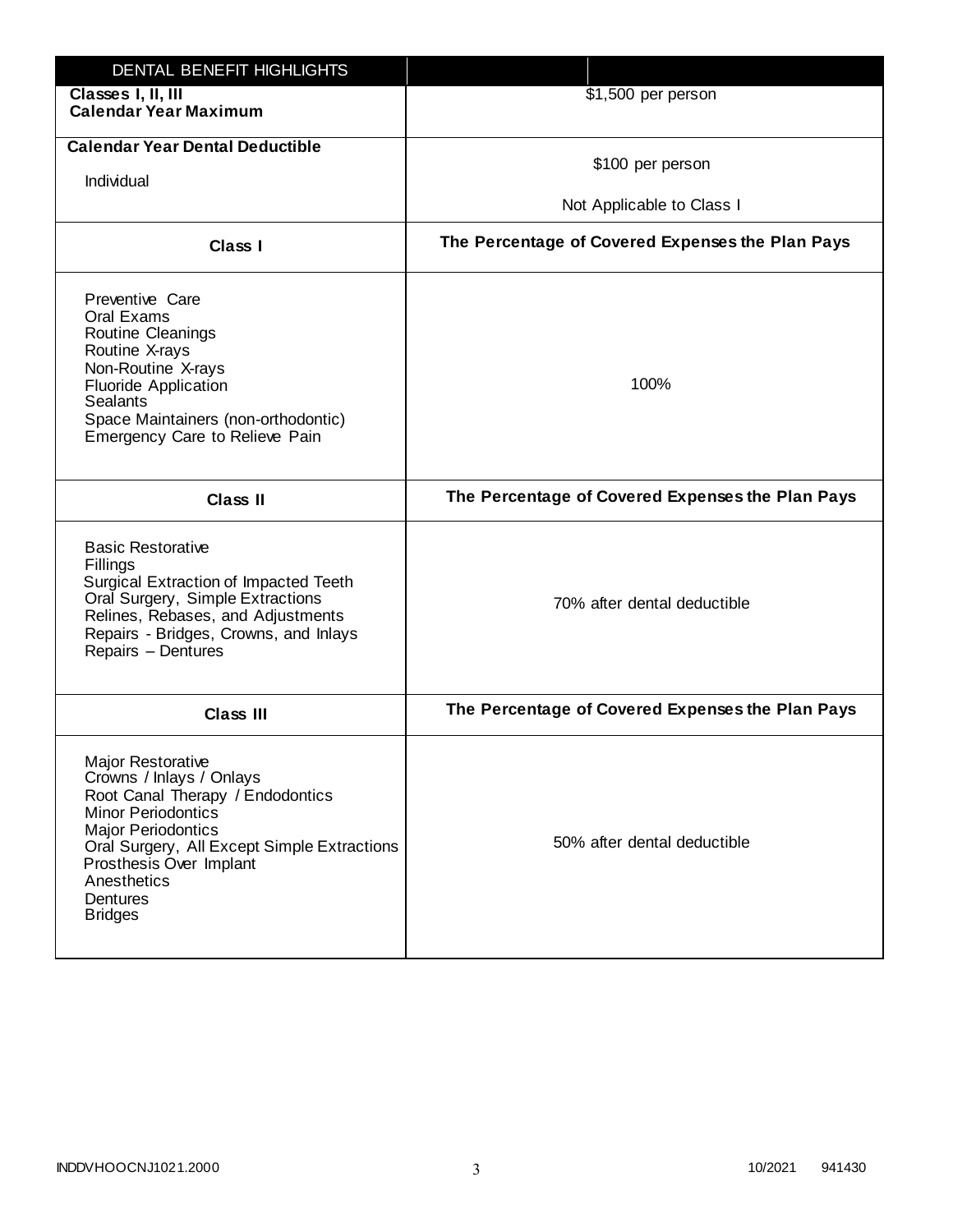| The Schedule - Vision Benefits                                                                  |                                                                                         |
|-------------------------------------------------------------------------------------------------|-----------------------------------------------------------------------------------------|
| VISION BENEFIT HIGHLIGHTS                                                                       |                                                                                         |
| Eye Examinations, including refraction                                                          | The plan pays 50% of expenses, not to exceed a \$75 calendar<br>year maximum per person |
| Materials (corrective eyeglasses or contact<br>lenses, including fittings and follow-up visits) | \$200 calendar year maximum per person                                                  |

| The Schedule - Hearing Benefits                             |                                        |
|-------------------------------------------------------------|----------------------------------------|
| <b>HEARING BENEFIT HIGHLIGHTS</b>                           |                                        |
| <b>Hearing Examinations</b>                                 | \$50 calendar year maximum per person  |
| Materials (Hearing Aids, including fittings<br>and repairs) | \$500 calendar year maximum per person |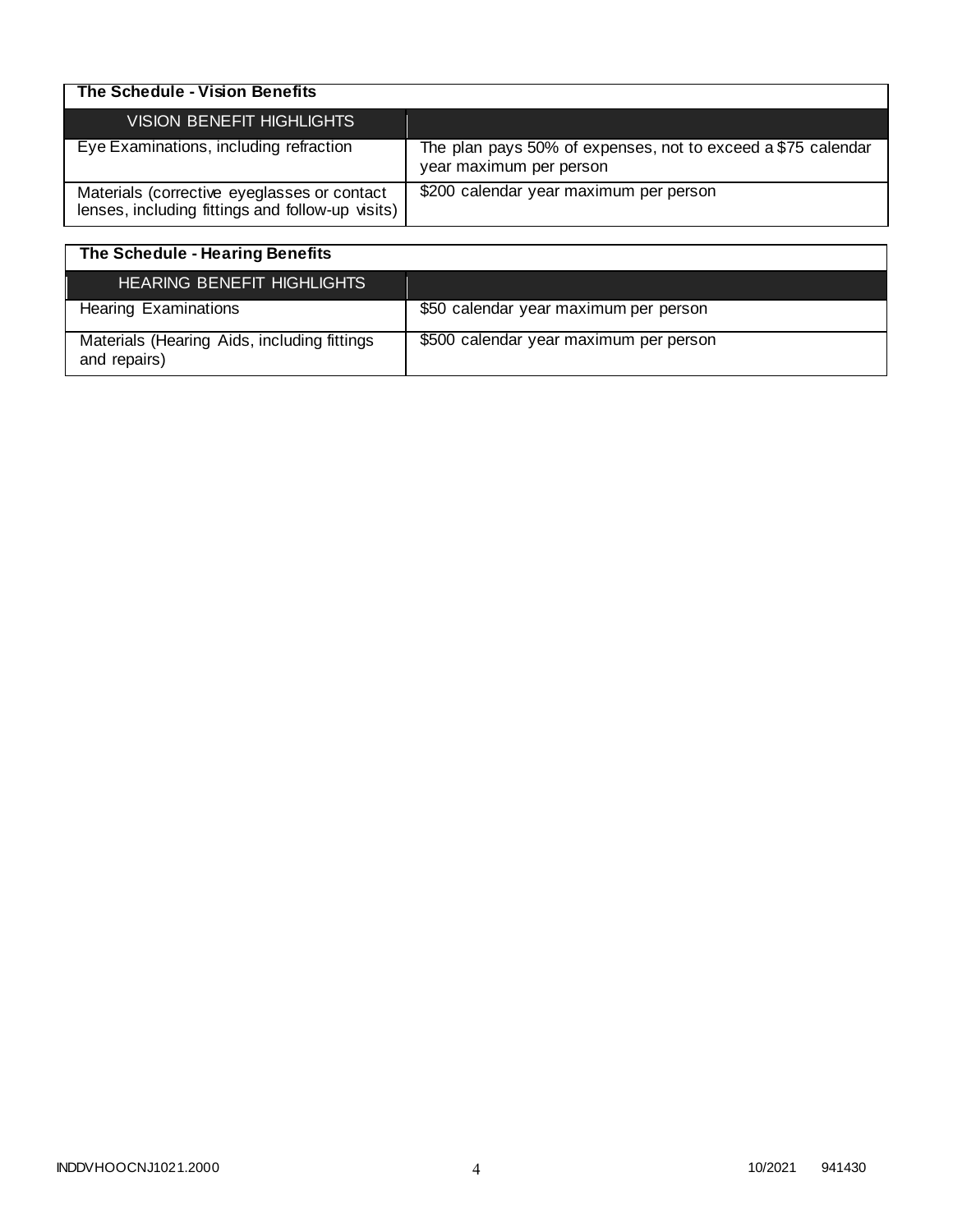# **Waiting Periods**

A Covered Person may access their dental, vision, and hearing benefit insurance once he or she has satisfied the following waiting periods.

- there is no waiting period for Class I or II dental benefits or for vision and hearing benefits.
- after 12 consecutive months of coverage dental benefits will increase to include the list of Class III procedures.

### **Missing Teeth Limitation**

There is no payment for replacement of teeth that are missing when a person first becomes insured. This payment limitation no longer applies after 24 months of continuous coverage.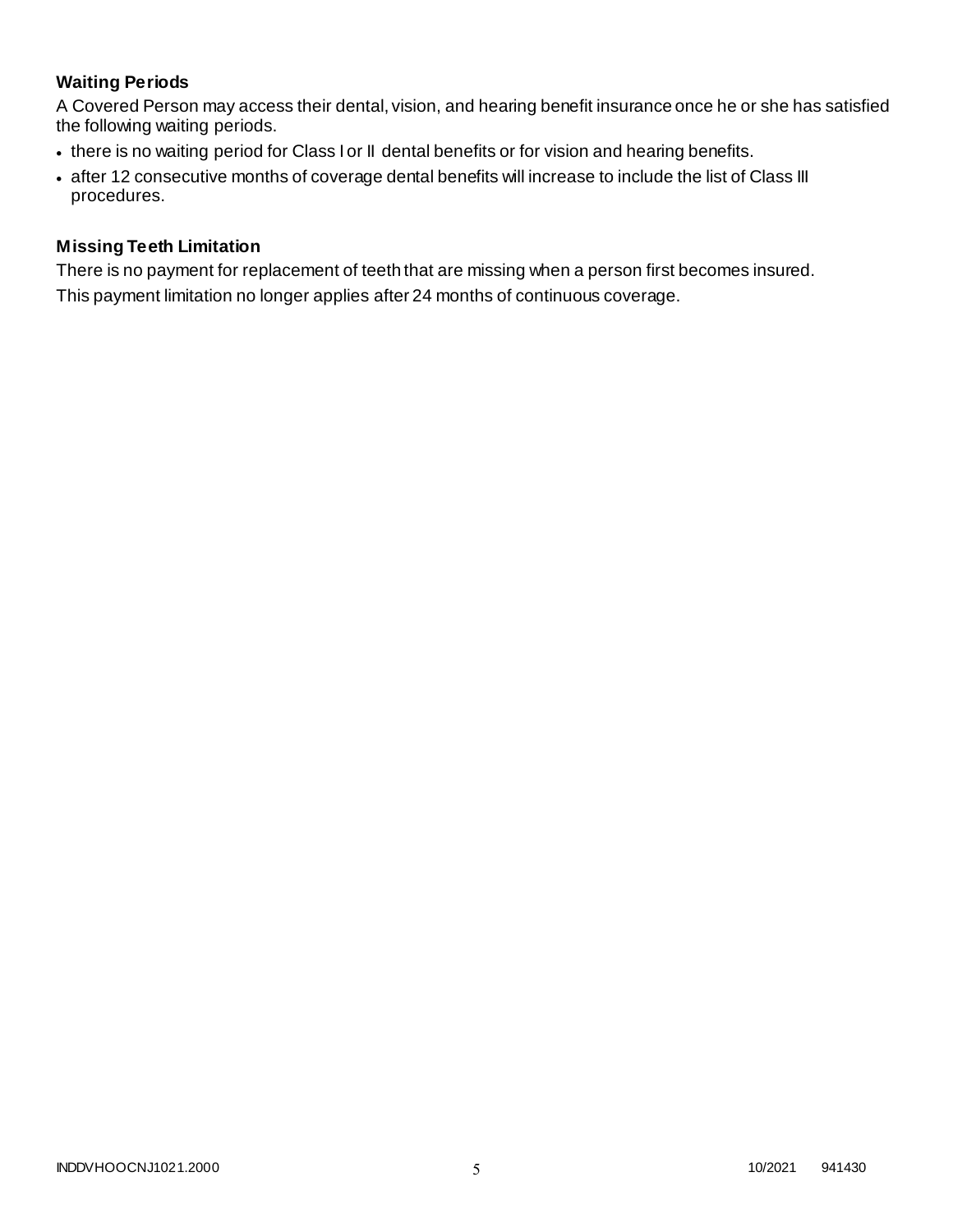# **E. Insured's Financial Responsibility**

The Insured is responsible for paying the monthly or quarterly premium on a timely basis. The Insured is also responsible to pay Providers for charges that are applied to the Deductibles, Coinsurance, and any amounts charged by Non-Participating Dental Providers in excess of the Primary Schedule fee. In addition, any charges for Medically Necessary and/or Dentally Necessary items that are excluded under the Policy are the responsibility of the Insured.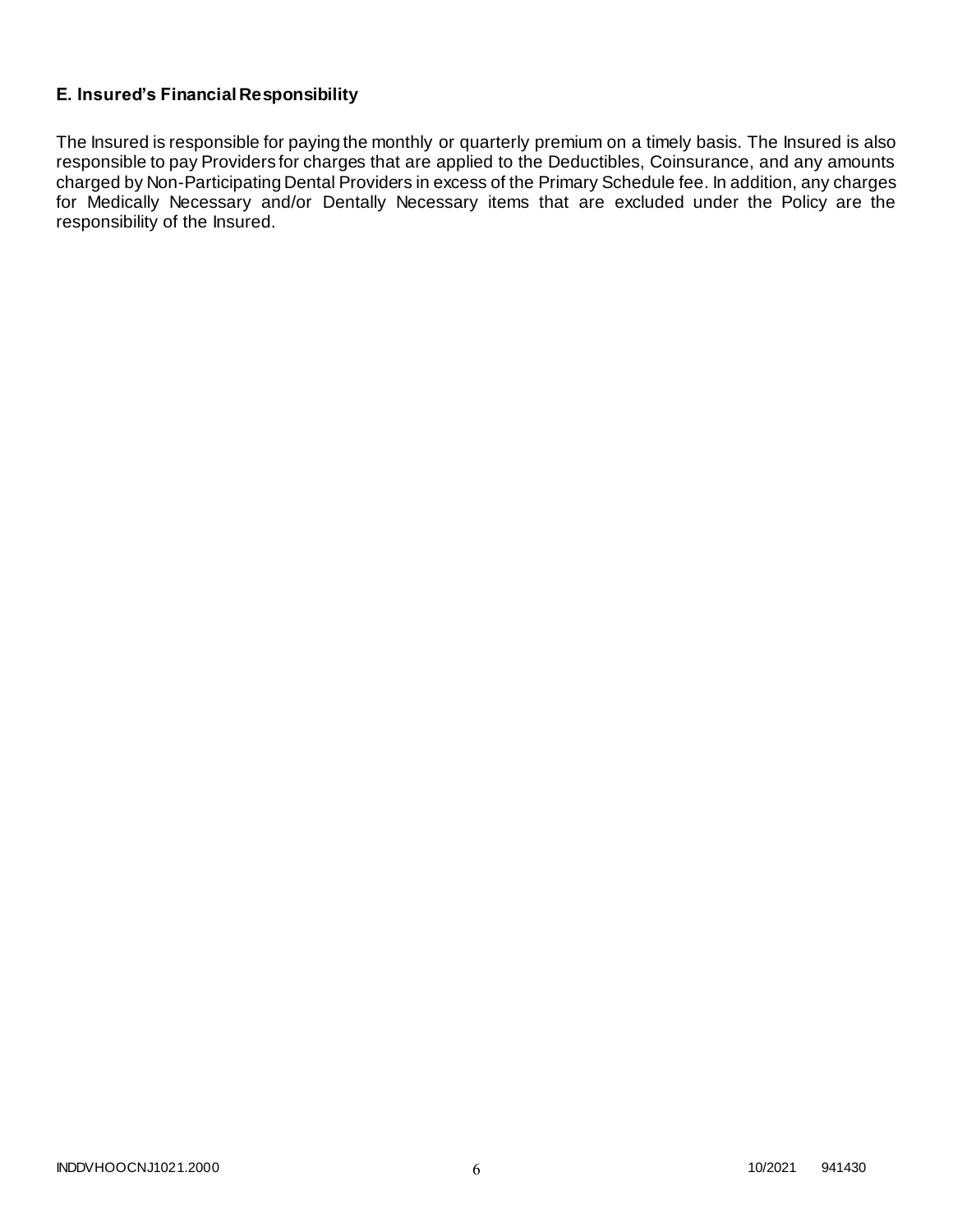# **F. Exclusions And Limitations: What Is Not Covered By This Policy**

# **Expenses Not Covered**

Covered Expenses will not include, and no payment will be made for:

- procedures which are not included in the list of Covered Dental Services, Covered Vision Services, or Covered Hearing Services;
- cone beam imaging;
- instruction for plaque control, oral hygiene and diet;
- core build-ups;
- veneers;
- precious or semi-precious metals for crowns, bridges and abutments;
- restoration of teeth which have been damaged by erosion, attrition or abrasion;
- bite registrations; precision or semi-precision attachments; or splinting;
- implants or implant related services;
- orthodontic treatment, except for the treatment of cleft lip and cleft palate;
- general anesthesia or intravenous sedation, when used for the purposes of anxiety control or patient management is not covered; may be considered only when medically or dentally necessary and when in conjunction with covered complex oral surgery;
- athletic mouth guards;
- services performed solely for cosmetic reasons;
- personalization or decoration of any dental device or dental work;
- replacement of an appliance per benefit guidelines;
- services that are medical in nature:
- services and supplies received from a hospital;
- prescription drugs;
- plano lenses:
- VDT (video display terminal)/computer eyeglass benefit;
- medical or surgical treatment of the eyes;
- any type of corrective vision surgery, including LASIK surgery, radial ketatonomy (RK), automated lamellar keratoplasty (ALK), or conductive keratoplasty (CK);
- Orthoptic or vision training and any associated supplemental testing;
- any eye examination, or any corrective eyewear, required by an employer as a condition of employment;
- safety eyewear;
- sub-normal vision aids or non-prescription lenses;
- Magnification or low vision aids not shown as covered in the Schedule of Vision Coverage;
- Assistive Listening Devices (ALDs);
- medical and/or surgical treatment of the internal or external structures of the ear, including but not limited to Cochlear implants;
- Hearing Aids not prescribed by a Licensed Hearing Care Professional;
- ear protective devices or plugs;
- Hearing Aids maintenance/service contracts, ear molds and other miscellaneous repairs;
- Hearing Aids purchased online or over the counter (OTC); or
- Disposable Hearing Aids.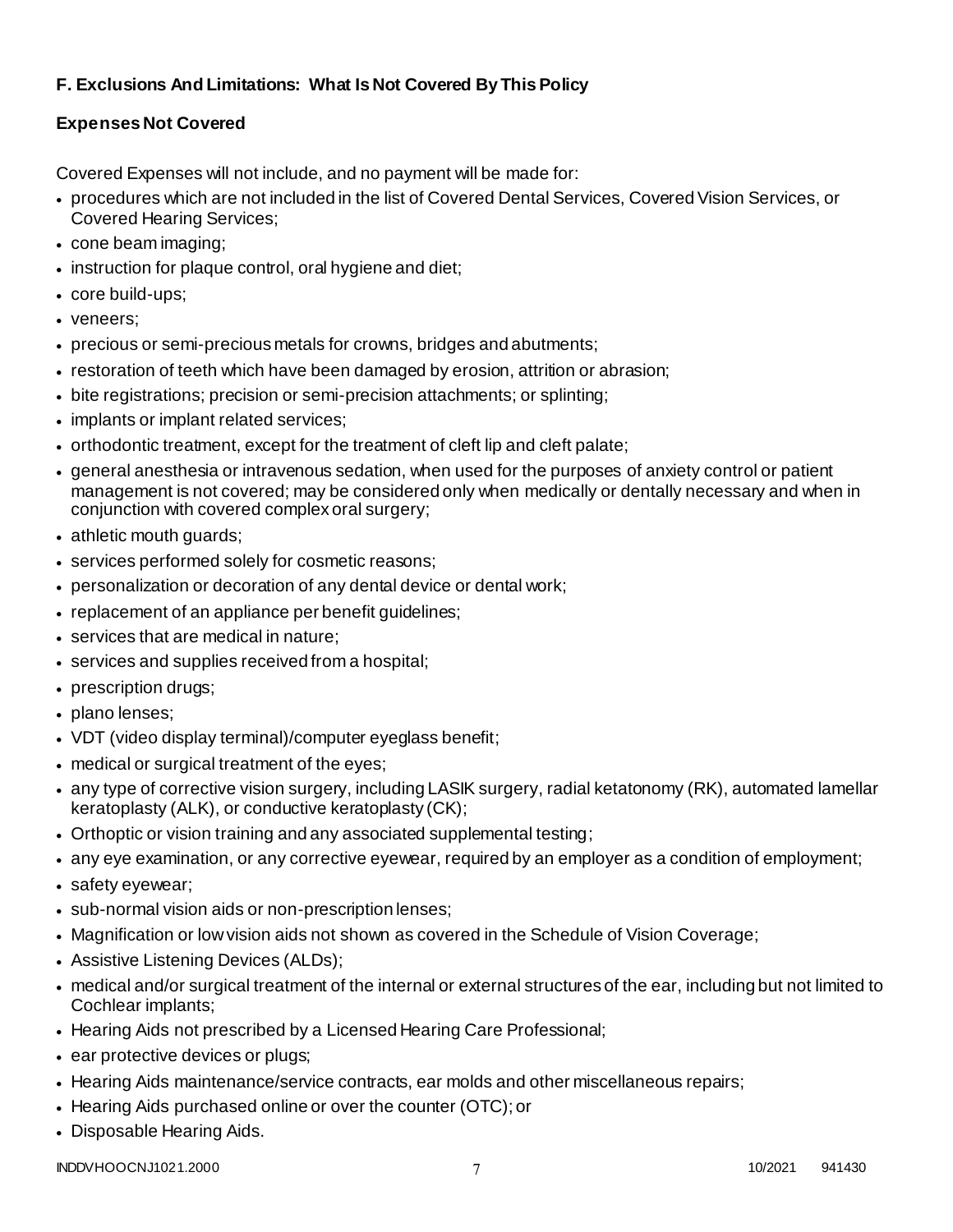### **General Limitations**

No payment will be made for expenses incurred for You or any one of Your Dependents:

- For services not specifically listed as Covered Services in this Policy;
- For services or supplies that are not Medically Necessary;
- For services received before the Effective Date of coverage;
- For services received after coverage under this Policy ends;
- For services for which You have no legal obligation to pay or for which no charge would be made if You did not have insurance coverage;
- For Professional services or supplies received or purchased directly or on Your behalf by anyone, including a Provider, from any of the following:
	- **Yourself or Your employer;**
	- a person who lives in the Covered Person's home, or that person's employer;
	- a person who is related to the Covered Person by blood, marriage or adoption, or that person's employer.
- for or in connection with an Injury arising out of, or in the course of, any employment for wage or profit;
- for or in connection with a Sickness which is covered under any workers' compensation or similar law;
- for charges made by a Hospital owned or operated by or which provides care or performs services for, the United States Government, if such charges are directly related to a condition which occurred while serving in the military or an associated auxiliary unit;
- services or supplies received due to an act of war, declared or undeclared while serving in the military or an associated auxiliary unit;
- to the extent that payment is unlawful where the person resides when the expenses are incurred;
- for charges which the person is not legally required to pay;
- for charges which would not have been made if the person had no insurance;
- to the extent that billed charges exceed the rate of reimbursement as described in the Schedu le;
- for charges for unnecessary care, treatment or surgery;
- to the extent that You or any of Your Dependents is in any way paid or entitled to payment for those expenses by or through a public program, other than Medicaid;
- for or in connection with experimental procedures or treatment methods not approved by the American Dental Association or the appropriate dental specialty society;
- Procedures that are a covered expense under any other plan which provides dental, vision, or hearing benefits;
- To the extent that benefits are paid or payable for those expenses under the mandatory part of any auto insurance policy written to comply with a "no-fault" insurance law or an uninsured motorist insurance law. Cigna will take into account any adjustment option chosen under such part by You or any one of Your Dependents.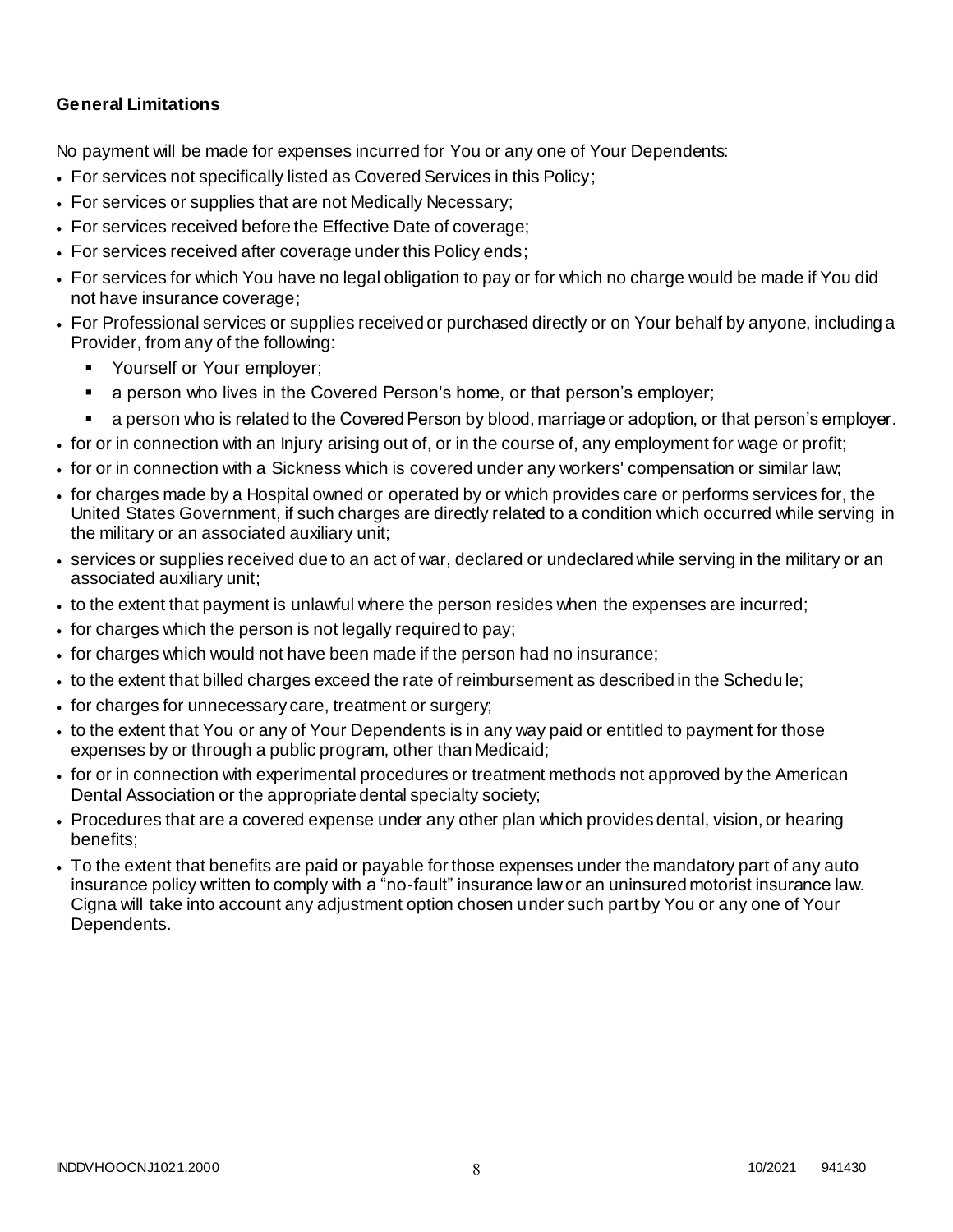### **G. Predetermination of Dental Benefits Program**

Predetermination of Benefits is a voluntary review of a Dentist's proposed treatment plan and expected charges. It is not preauthorization of service and is not required.

The treatment plan should include supporting pre-operative x-rays and other diagnostic materials as requested by Cigna's dental consultant. If there is a change in the treatment plan, a revised plan should be submitted.

Cigna will determine covered dental expenses for the proposed treatment plan. If there is no Predetermination of Benefits, Cigna will determine covered dental expenses when it receives a claim.

Review of proposed treatment is advised whenever extensive dental work is recommended when charges exceed **\$500**.

**Predetermination of Benefits is not a guarantee of a set payment. Payment is based on the services that are actually delivered and the coverage in force at the time services are completed.**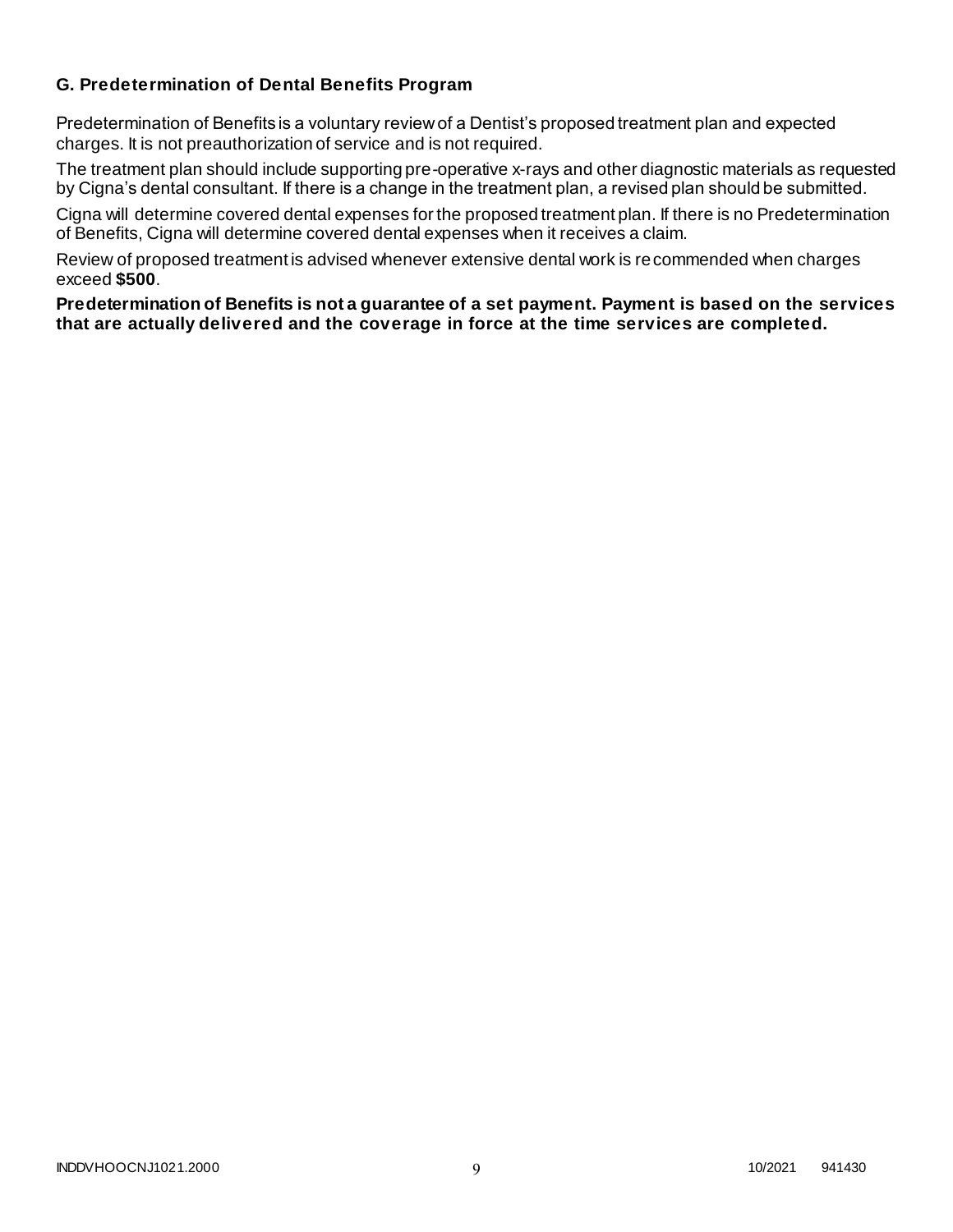### **H. General Provisions**

### **WHEN YOU HAVE A COMPLAINT OR AN APPEAL**

For the purposes of this section, any reference to "You," "Your" or "Yourself" also refers to a representative or Provider designated by You to act on Your behalf, unless otherwise noted.

We want You to be completely satisfied with the care You receive. That is why We have established a process for addressing Your concerns and solving Your problems.

#### **Start with Member Services**

We are here to listen and help. If You have a concern regarding a person, a service, the quality of care, or contractual benefits, You can call Our toll-free number and explain Your concern to one of Our Customer Service representatives. You can also express that concern in writing. Please call or write to Us at the following:

Customer Services Toll-Free Number or address on mycigna.com, explanation of benefits or claim form

We will do Our best to resolve the matter on Your initial contact. If We need more time to review or investigate Your concern, We will get back to You as soon as possible, but in any case within 30 days.

If You are not satisfied with the results of a coverage decision, You can start the appeals procedure.

#### **Appeals Procedure**

Cigna has a two step appeals procedure for coverage decisions. To initiate an appeal, You must submit a request for an appeal in writing within 365 days of receipt of a denial notice. You should state the reason why You feel Your appeal should be approved and include any information supporting Your appeal. If You are unable or choose not to write, You may ask to register Your appeal by telephone. Call or write to Us at the toll-free number or address on Your Benefit Identification card, explanation of benefits or claim form.

#### **Level One Appeal**

Your appeal will be reviewed and the decision made by someone not involved in the initial decision. Appeals involving Medical Necessity or clinical appropriateness will be considered by a health care professional.

For level one appeals, We will respond in writing with a decision within 30 calendar days after We receive an appeal for a postservice coverage determination. If more time or information is needed to make the determination, We will notify You in writing to request an extension of up to 15 calendar days and to specify any additional information needed to complete the review.

If You are not satisfied with Our level-one appeal decision, You may request a level-two appeal.

#### **Level Two Appeal**

If You are dissatisfied with Our level one appeal decision, You may request a second review. To start a level two appeal, follow the same process required for a level one appeal.

Most requests for a second review will be conducted by the Appeals Committee, which consists of at least three people. Anyone involved in the prior decision may not vote on the Committee. For appeals involving Medical Necessity or clinical appropriateness, the Committee will consult with at least one Dentist reviewer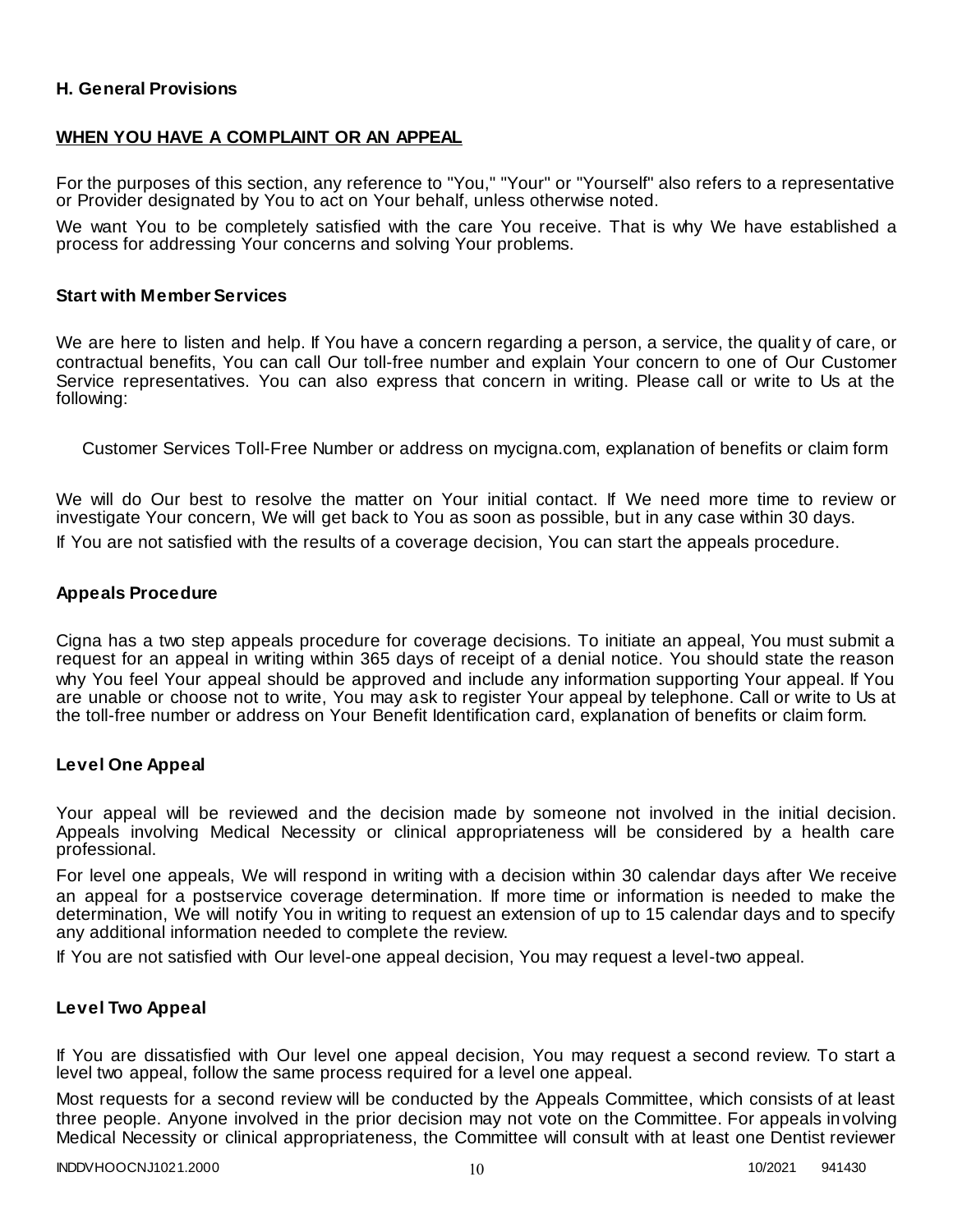in the same or similar specialty as the care under consideration. You may present Your situation to the Committee in person or by conference call.

For level two appeals We will acknowledge in writing that We have received Your request and schedule a Committee review. For postservice claims, the Committee review will be completed within 30 calendar days. If more time or information is needed to make the determination, We will notify You in writing to request an extension of up to 15 calendar days and to specify any additional information needed by the Committee to complete the review. You will be notified in writing of the Committee's decision within five working days after the Committee meeting, and within the Committee review time frames above if the Committee does not approve the requested coverage.

### **Notice of Benefit Determination on Appeal**

Every notice of an appeal decision will be provided in writing or electronically and, if an adverse determination, will include:

- (1) the specific reason or reasons for the denial decision;
- (2) reference to the specific Policy provisions on which the decision is based;
- (3) a statement that the claimant is entitled to receive, upon request and free of charge, reasonable access to and copies of all documents, records, and other Relevant Information as defined;
- (4) upon request and free of charge, a copy of any internal rule, guideline, protocol or other similar criterion that was relied upon in making the adverse determination regarding Your appeal, and an explanation of the scientific or clinical judgment for a determination that is based on a medical necessity, experimental treatment or other similar exclusion or limit.

#### **Relevant Information**

Relevant Information is any document, record, or other information which was relied upon in making the benefit determination; was submitted, considered, or generated in the course of making the benefit determination, without regard to whether such document, record, or other information was relied upon in making the benefit determination; demonstrates compliance with the administrative processes and safeguards required by federal law in making the benefit determination; or constitutes a statement of policy or guidance with respect to the plan concerning the denied treatment option or benefit or the claimant's diagnosis, without regard to whether such advice or statement was relied upon in making the benefit determination.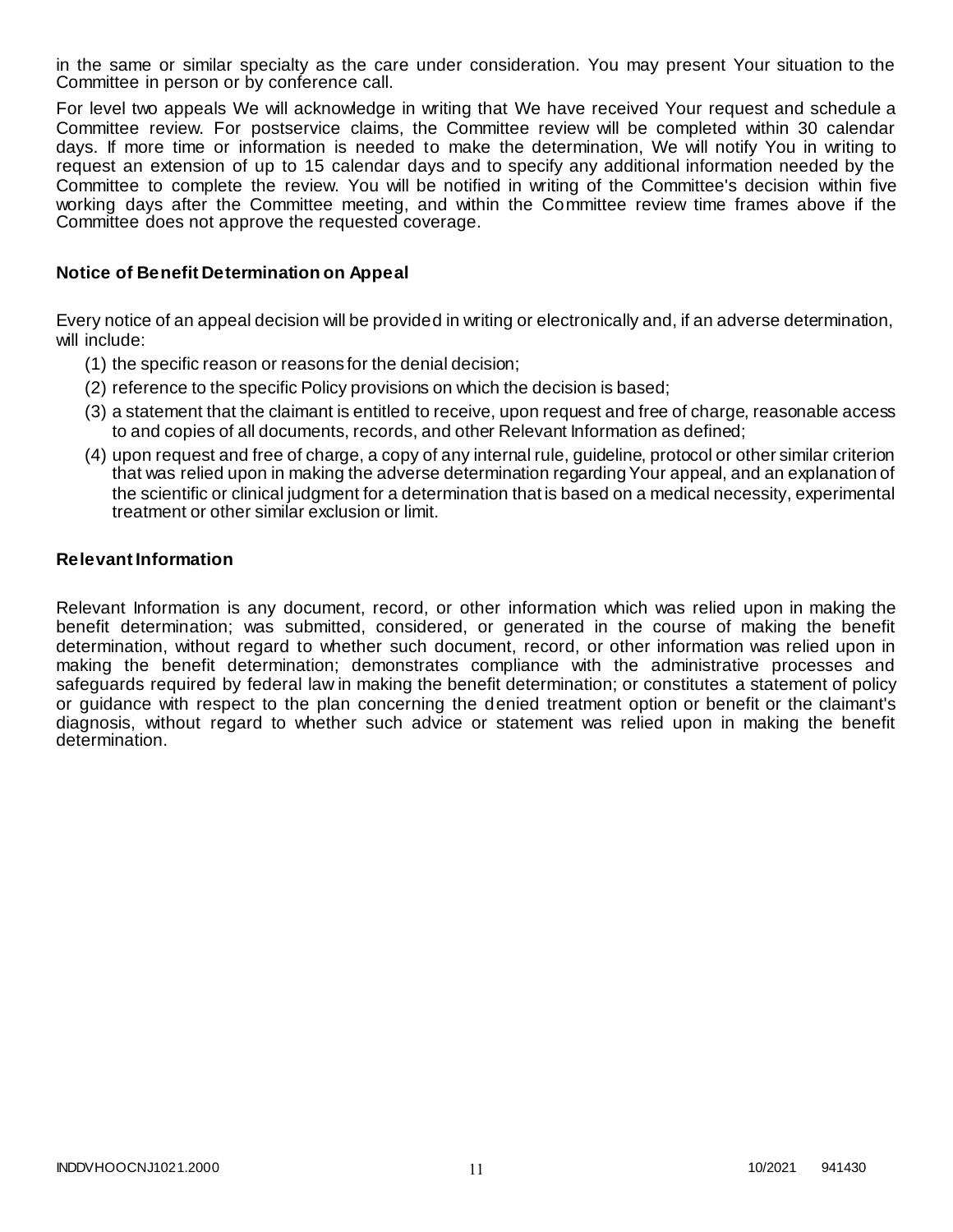# **I. Participating Dental Providers**

Cigna will provide a current list of Dentists currently participating with Cigna and their locations to each Covered Person upon request.

To verify if a Dentist is currently participating with Cigna and is accepting new Cigna Insureds, the Covered Person should visit Our website at mycigna.com.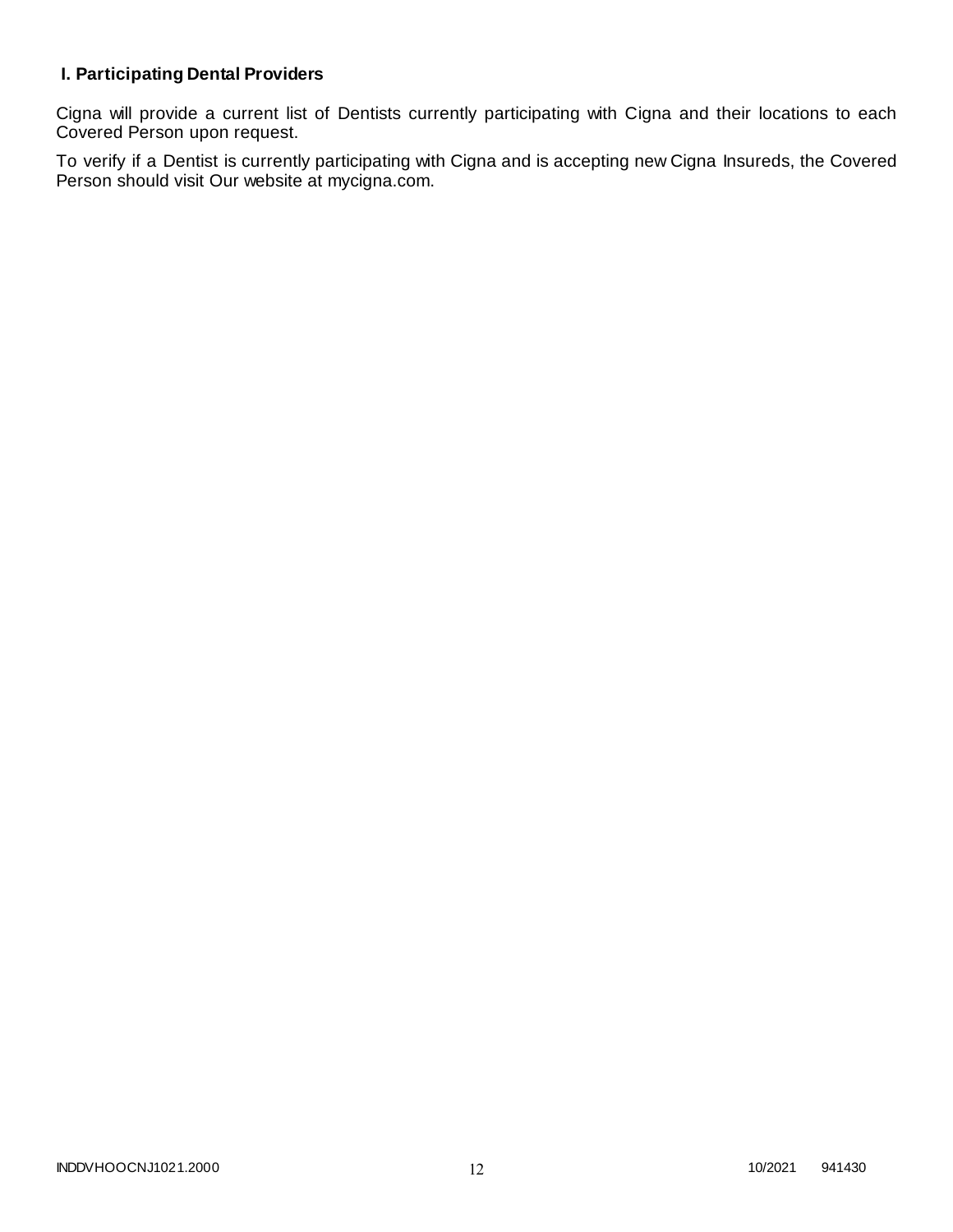### **J. Renewability, Eligibility, and Continuation**

1. The Policy will renew except for the specific events stated in the Policy. Cigna may change the premiums of the Policy with 60 days written notice to the Insured. However, Cigna will not refuse to renew or change the premium schedule for the Policy on an individual basis, but only for all Insureds in the same class and covered under the same Policy as You.

2. The individual plan is designed for residents of New Jersey who are not enrolled under or covered by any other group or individual health coverage. You must notify Cigna of all changes that may affect any Covered Person's eligibility under the Policy.

3. You or Your Dependent(s) will become ineligible for coverage:

- When premiums are not paid according to the due dates and grace periods described in the premium section.
- With respect to Your Spouse, Domestic Partner, or partner to a Civil Union: when the Spouse is no longer married to the Insured or when the union is dissolved.
- With respect to You and Your Family Member(s): when You no longer meet the requirements listed in the Conditions of Eligibility section.
- The date the Policy terminates.
- When the Insured no longer lives in the Service Area.

4. If a Covered Person's eligibility under this Plan would terminate due to the Insured's death, divorce or if other Dependents would become ineligible due to age or no longer qualify as dependents for coverage under this Plan; except for the Insured's failure to pay premium, **the Covered Person's insurance will be continued if the Covered Person exercising the continuation right notifies Cigna and pays the appropriate monthly premium within 60 days following the date this Policy would otherwise terminate**. Any waiting periods in the new Plan will be considered as being met to the extent coverage was in force under this Plan.

5. Termination of the policy shall be without prejudice to any claim for continuous loss which commenced while the policy was in force; however, the payment of benefits after the termination date may be predicated upon the continuous disability of the insured, limited to the duration of the benefit period or payment of the maximum benefits.